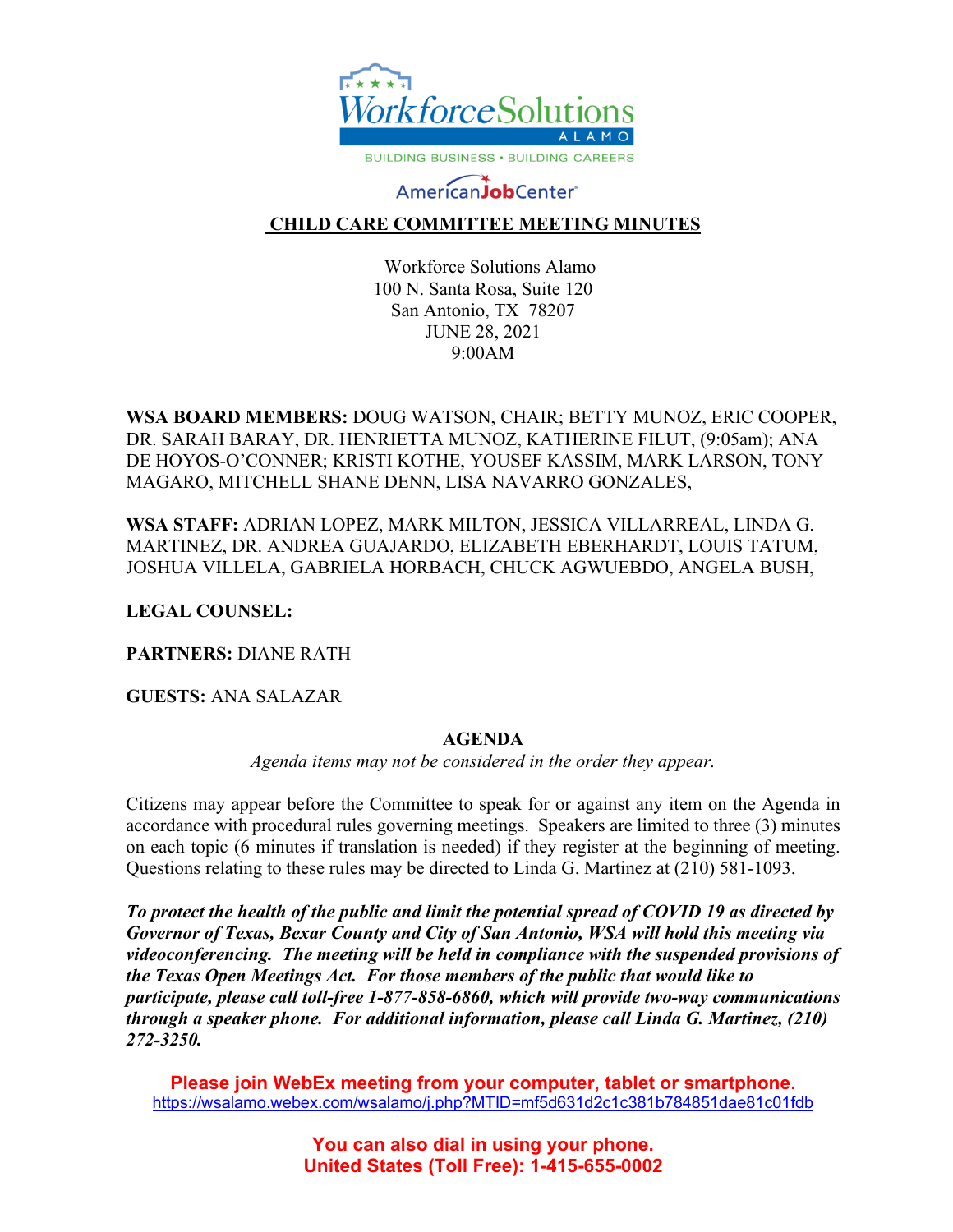### **Meeting Number & Access Code: 187 869 8443**

**New to WebEx? Get the app now and be ready when your first meeting starts:**  <https://www.webex.com/>

**During the Public Comments portion of the meeting (Agenda Item 3), the Public may type their name into the chat box or unmute themselves and state their name.**

**The meeting host will call each member of the public for comments, in the order their names were submitted.**

- I. CALL TO ORDER AND QUORUM DETERMINATION Presenter: Doug Watson, Chair **Call to Order and Quorum Determination At 8:00 a.m., Chair Watson called the meeting to order**
- II. ROLL CALL Presenter: Doug Watson, Chair
- III. PUBLIC COMMENT Presenter: Doug Watson, Chair **None**
- IV. DECLARATIONS OF CONFLICT OF INTEREST Presenter: Doug Watson, Chair **Chair Doug Watson, Dr, Sarah Baray and Ana DeHoyos O'Conner abstained from voting on agenda item 7a.**
- V. DISCUSSION AND POSSIBLE ACTION ON MINUTES OF APRIL 26, 2021, CHILD CARE COMMITTEE MEETING Presenter: Doug Watson, Chair **Upon motion by Board member Mr. Eric Cooper and 2nd by Board Member Dr. Sarah Baray, Board unanimously approved the April 26, 2021, meeting minutes**.
- VI. EDUCARE UPDATE Presenter: Dr. Henrietta Munoz, Executive Director, TX A&M Institute for School and Community Partnership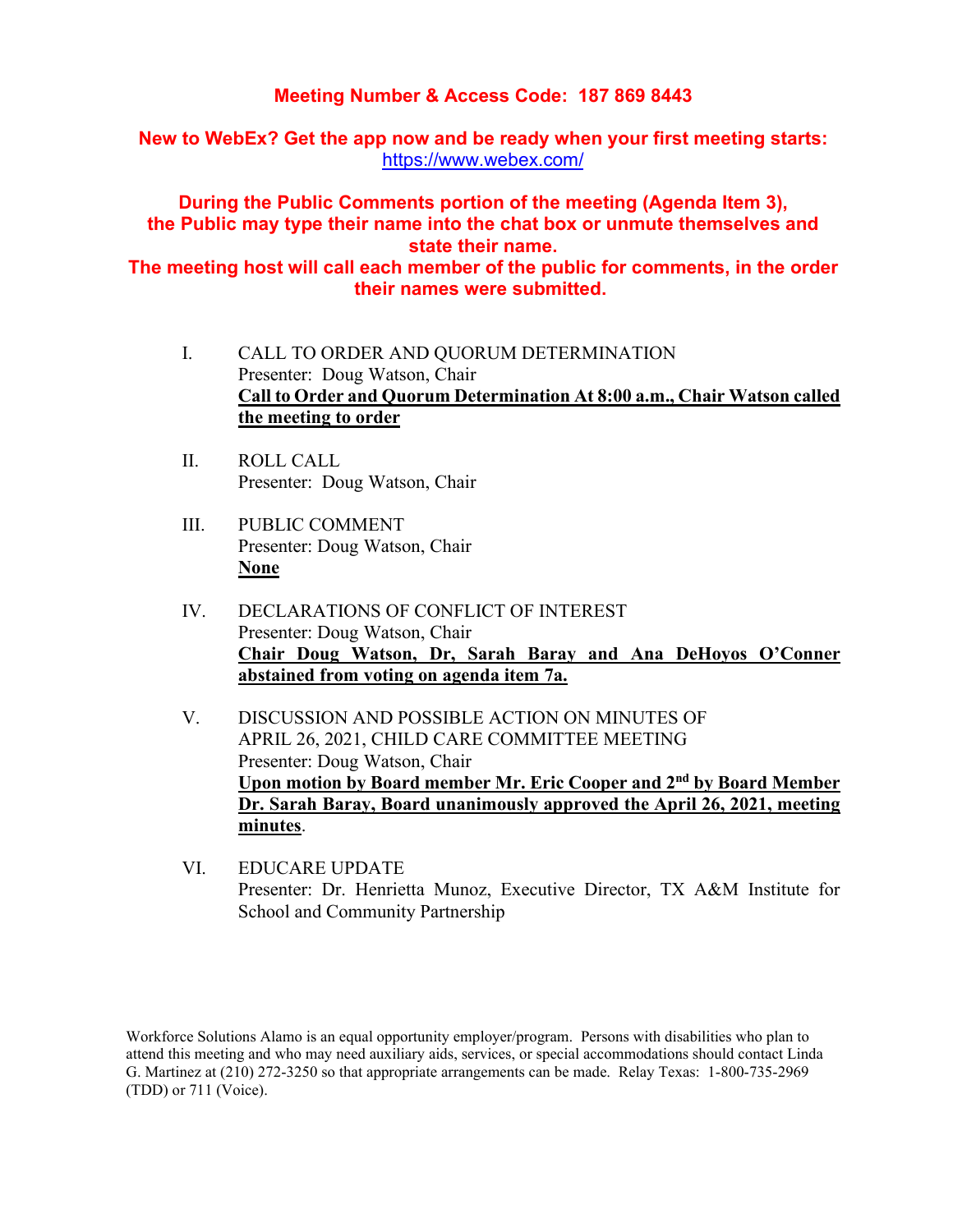- Dr. Henrietta Munoz provided an update to the Child Care Committee on the Educare San Antonio.
- Dr. Munoz explained how the Educare Model focuses on bringing core features together with child and family outcomes. Pre-K for SA will be a key partner. This is the first of its type in Texas.
- We are anticipating Educare campus will have approximately  $170 220$ students.
- Educare center anticipated to open Fall of 2022 and will service South San Antonio. This location will service employers within the area, such as Toyota, Southwest Research Institute, and others.
- Educare poses as an excellent model for high quality schooling and early learning for students in South Bexar County, and throughout the city but how we create pathways for teachers coming from a CDA all the way through to a bachelors.
- Committee member, Ms. Ana DeHoyos O'Conner informed Dr. Munoz on additional funding, College Campus Funding slots.
- Chair Watson requested to have college funding added to next agenda.
- CEO Lopez added a policy for contractor slots will included and brought to the committee.
- VII. CHILD CARE SERVICES RFP (DISCUSSION AND POSSIBLE ACTION) Presenter: Latifah Jackson, Director of Contracting & Procurement
	- a. Child Care Services (CCS) Contract Recommendation
		- Chair Watson briefed the Committee on the Child Care Services contract. It's a subsidy and largest contract WSA has. Parents apply and if they qualify, they can select a childcare development center and the childcare center submits for reimbursement for services.
		- Ms. Latifah Jackson proceeded to provide the Committee with additional information regarding the Request for Proposal for Child Care Services. The City of San Antonio is the currently contractor.
		- CCS was last procured in 2017. WSA staff issued a solicitation for a single contractor to provide childcare services for the Alamo region.
		- WSA had three evaluators for this RFP. CoSA scored an average of 91.67 out of 105 points.
		- The procurement was conducted in accordance with applicable procurement standards, including those specified in the TWC Financial Manual for Grants and Contracts. The total for this contract is \$75M.
		- Committee Member, Mark Larson asked if there were any performance issues with the contractor in prior years that may give us reason not to reissue?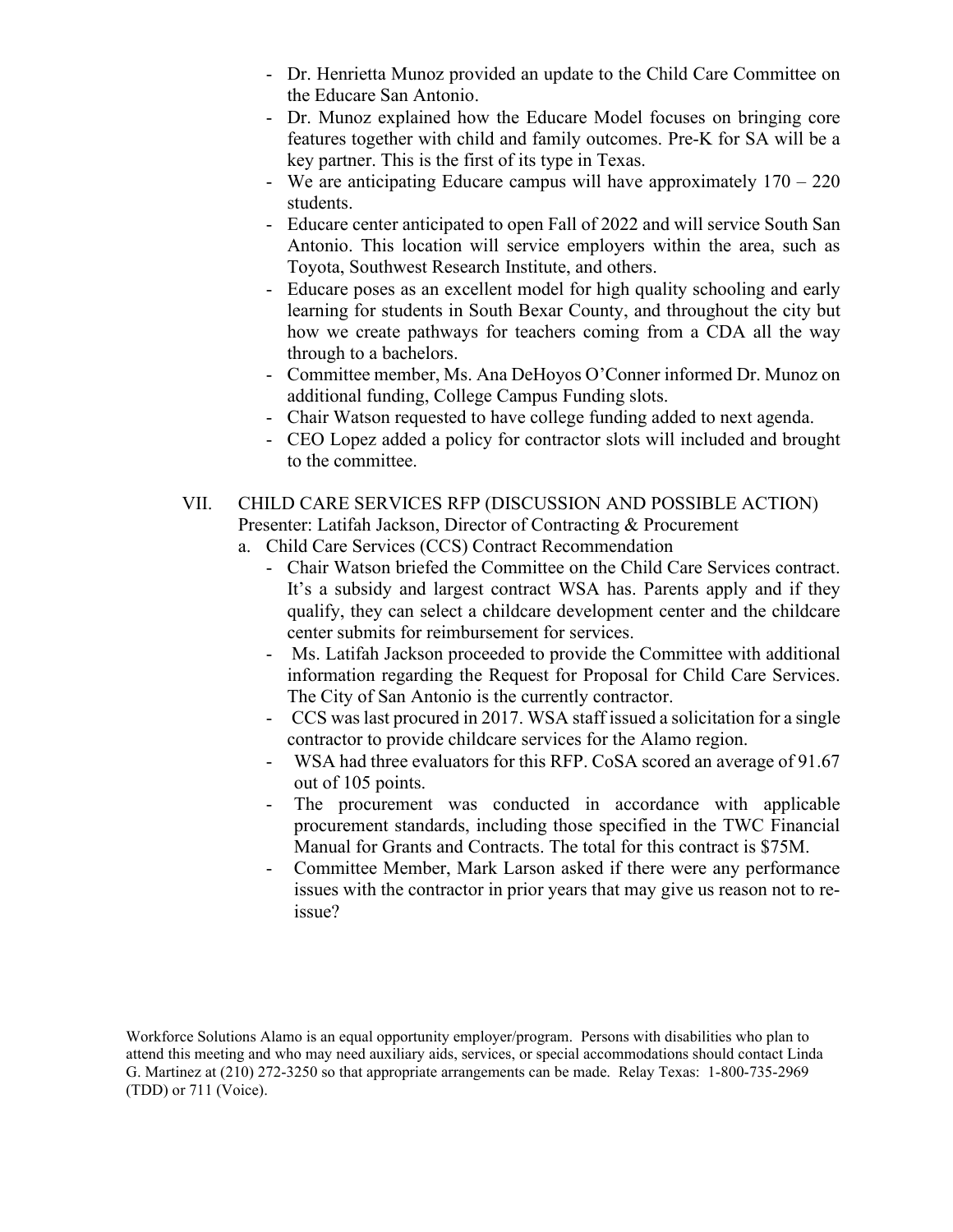- CEO Lopez stated there have been no performance issues and performance metrics is tracked monthly.
- Committee member, Eric Cooper asked when this contract is awarded, how will it be perceived with the Small, Minority, Woman, and Veteran Owned Business Enterprises (SMWVBE).
- CEO Lopez explained the initial phase of SMWVBE is directly working with private vendors that are not necessarily delivering a subsidy. The implementation of SMWVBE is to look at where the direct vendors fall into specific categories.

**Upon motion by Board member Ms. Lisa Navarro Gonzales and 2nd Board Member Mr. Eric Cooper, Board unanimously approved the Request for Proposal Child Care Services. Chair Doug Watson, Dr, Sarah Baray and Ana DeHoyos O'Conner abstained from voting on agenda item 7a.**

#### VIII. BRIEFING (DISCUSSION AND POSSIBLE ACTION)

Presenter: Jessica Villarreal, Child Care Services Director

- a. Child Care Performance Briefing
	- Ms. Jessica Villarreal, Child Care Services Director gave the following briefings to the committee.
	- WSA continues to work with Child Care Contractor as they monitor & process enrollments. WSA maintains ongoing communication with Child Care Contractor, on TWC's performance goal of 95%.
	- Board performance that trends too high/too low has an impact on funding. As a result, WSA's ongoing monitoring is of utmost importance to ensure performance remains within range and allows for WSA to continue to meet Performance goal of 95% set by TWC. Alamo is one of five boards that has met performance.
	- WSA & Child Care Contractor will continue to monitor performance to ensure enrollment remains at a level that will not negatively impact performance.
- b. Texas Mutual Grant Briefing  $(2<sup>nd</sup>$  application)
	- WSA was invited to apply for a second COVID-19 grant from Texas Mutual. WSA applied for this grant in hopes to provide Child Care Centers an opportunity to enhance indoor environments for children. Indoor learning environments are essential to childcare learning, as they allow children to engage in a variety of way and allow teachers to extend the learning throughout the day. Additionally, improving the indoor learning environment is part of the Texas Rising Star (TRS) assessment and promotes quality and inclusion.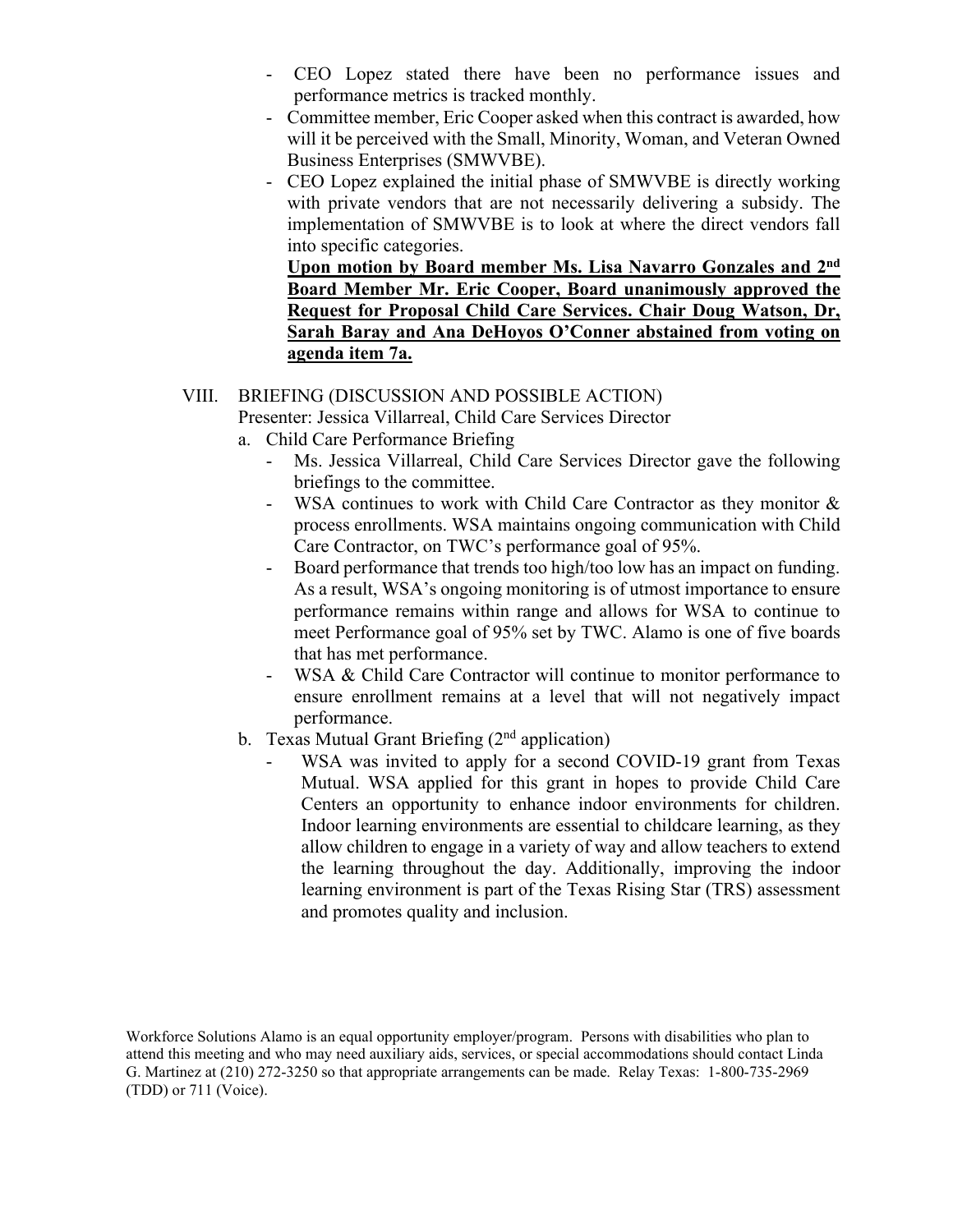- If awarded, WSA plans to place emphasis on providers working towards TRS certification and those certified as 2-Star TRS. In addition, WSA will review internal data to ensure that providers who have received the least amount of grant opportunities in the past are given additional consideration. It is the goal of WSA to widen the number of providers applying for and receiving grants, as this will ensure resources are equitably distributed throughout our region and increase the number of children being benefited by the enhancements.
- Committee Member, Ms. Katherine Filut asked what process is in place to determine if Pre or 2-star centers actually achieve a higher star rating and how is that being tracked?
- Ms. Villarreal stated WSA is working with other coaches and mentors that are working with these centers.
- Committee Member, Ms. Ana De Hoyos O'Conner requested that the Committee be kept updated on staffing issues.
- c. Texas Rising Star Certification Briefing
	- Child Care and Early Learning, (CC&EL), and Children's Learning Institute, (CLI) remain in communication regarding completion of the courses, the data regarding the number of staff who have been able to complete each course and how all of this impacts the to be determined implementation date.
	- Boards receive bi-weekly updates of their staff members participation and passing status. Courses 1 through 5 are available (Course 6 coming very soon). Texas Rising Star staff is prioritizing completion of the courses.
- d. TWC WD 13-21 Initial Job Search Child Care Briefing
	- Some board areas having trouble enrolling families who are not working and meeting the hour requirement.
	- This waiver will allow up to three months of childcare, with zero copayment for those parents searching for work.
	- Proposed waiver would temporarily be in place from July 2021 September 2022.
- e. Early Matters Welcome & Introduction
	- Mr. Mark Larson, Early Matters Officer Strategic Partnerships and Innovation introduced himself and is new to the Child Care Committee.
- f. Staff Changes
	- Ms. Villarreal summarized all the transformation and changes that have transpired in Child Care; things that have taken place within eight months to aid families with childcare; and centers that have been provided funding for outdoor and or educational equipment.